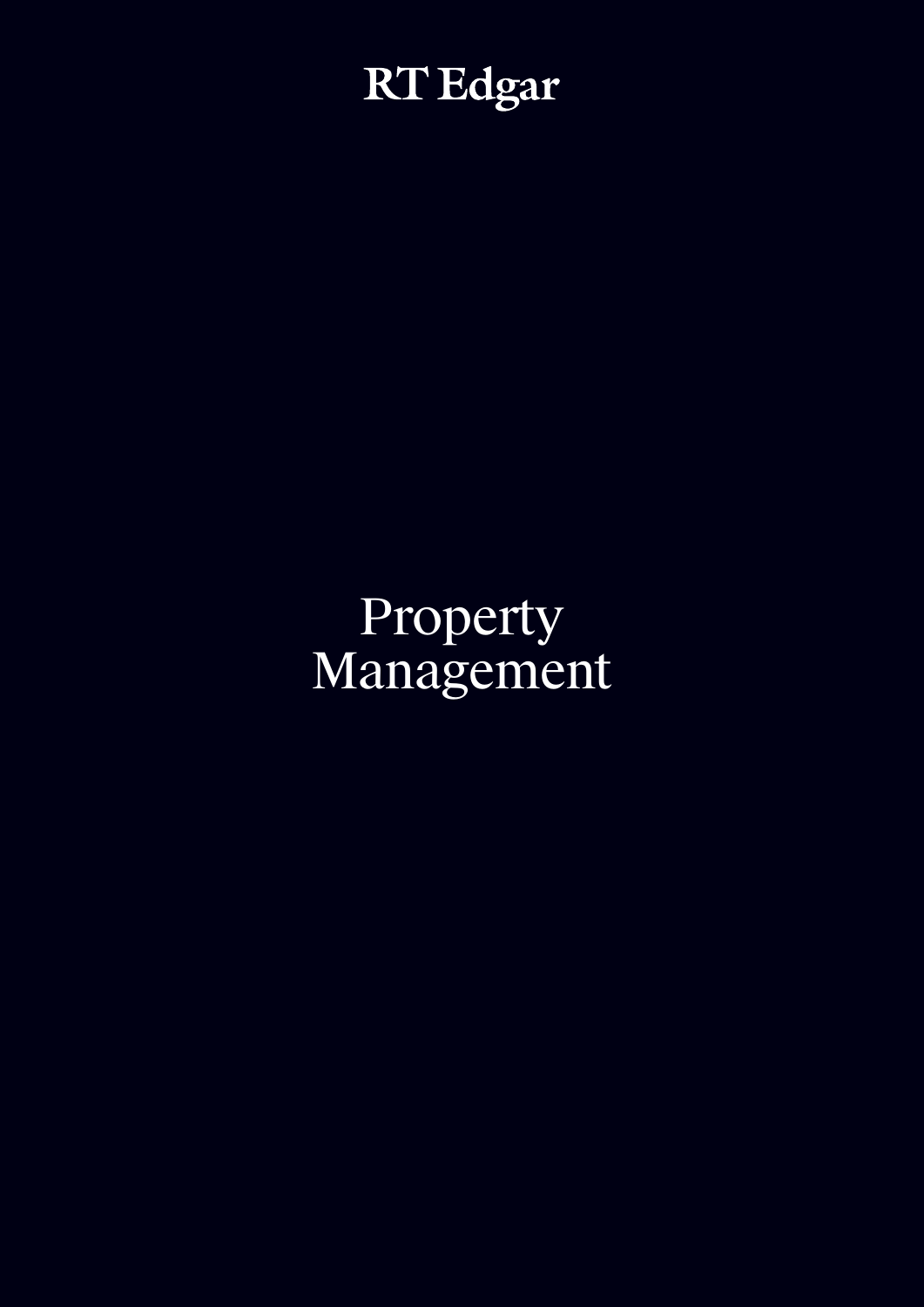RT Edgar has been leasing and managing rental properties around Victoria for over 120 years. As one of Victoria's leading real estate agents, our comprehensive knowledge of the rental market, a dedicated Property Management team and personalised approach means that we can and do deliver exceptional results.



## **Comprehensive** Knowledge & Experience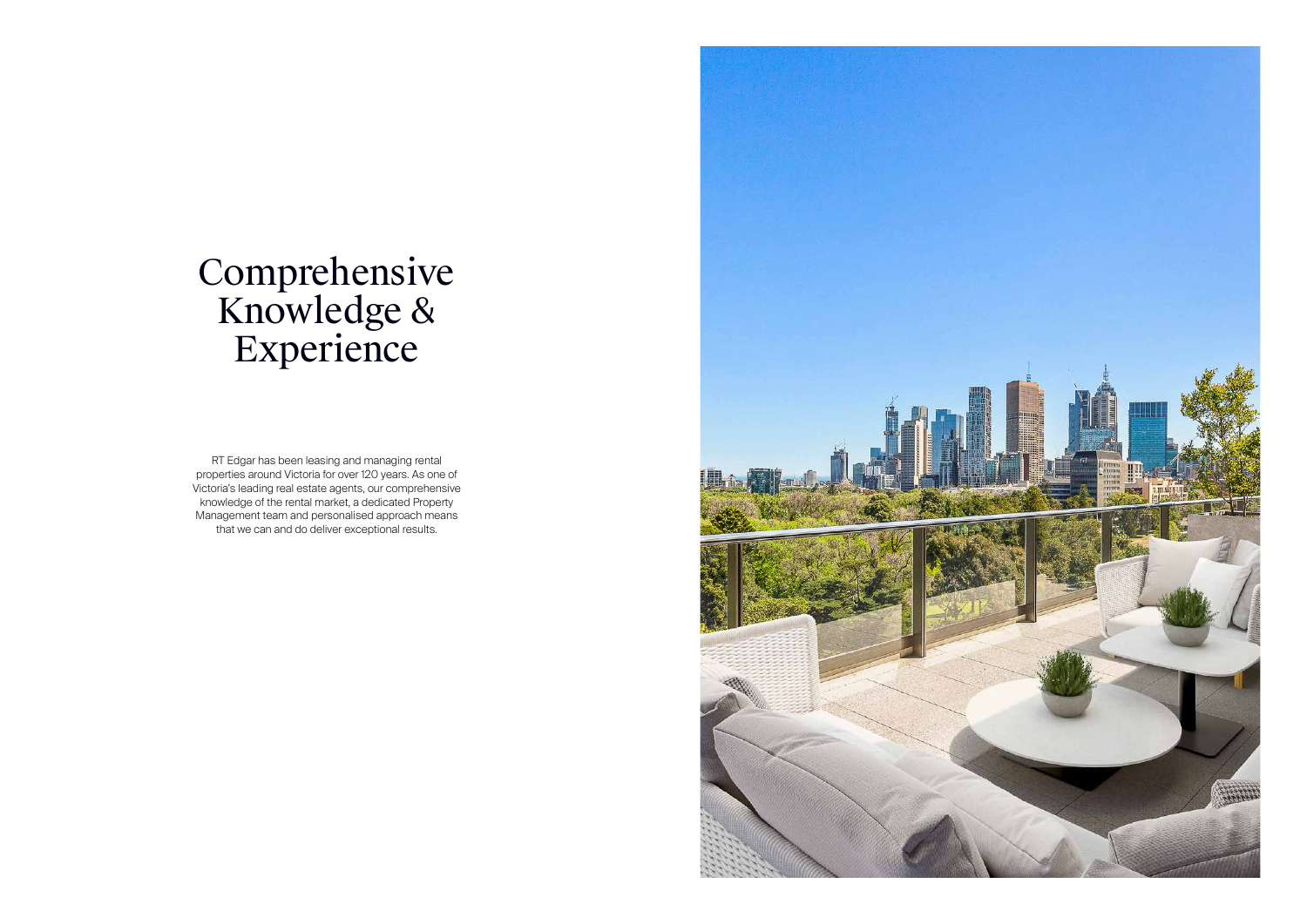Property management is as much about people as it is property.

Property management has undergone some major changes in recent years and is now a specialised service that offers a variety of management options for both rental providers and renters.

At RT Edgar, the secret of our success is the importance we place on personal service. We have structured our offices to provide clients with a complete and individual management service, specialising in all aspects of vacant and fully-furnished residential properties.

With highly trained portfolio managers and support staff we can assure all of our rental providers that we understand both the financial and emotional importance of managing your property and believe good communication is essential in building a trusting relationship. All of our staff attend regular professional development training sessions to ensure we are always up to date with current industry practices and any legislative changes.

Our weekly department meetings review all lettings, identify properties that are vacant or becoming vacant and we regularly communicate with our rental providers regarding progress on their property, always ensuring tenancies run efficiently.

RT Edgar has an enviable reputation for results and with over 120 years of experience we are committed to providing the highest quality service.



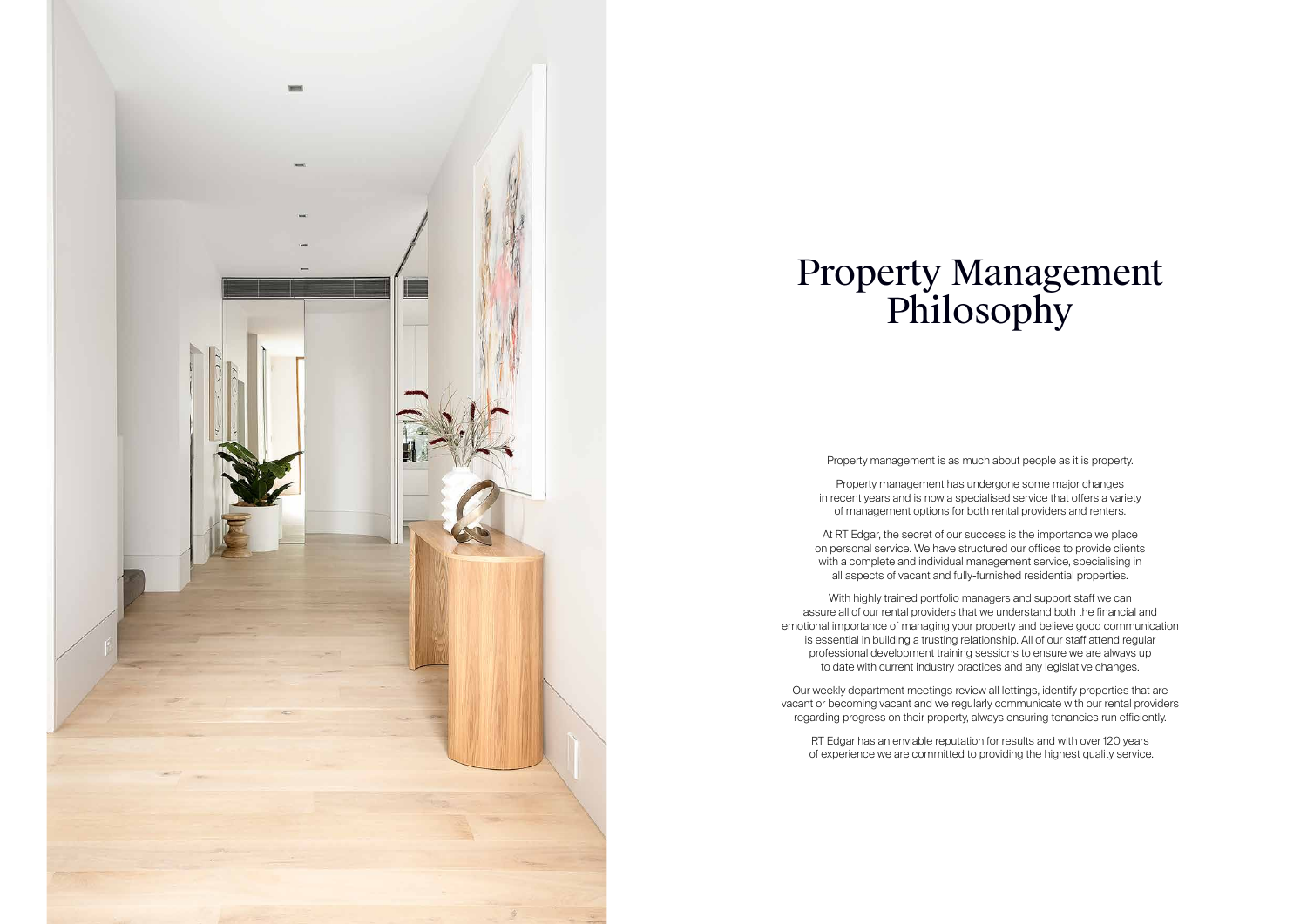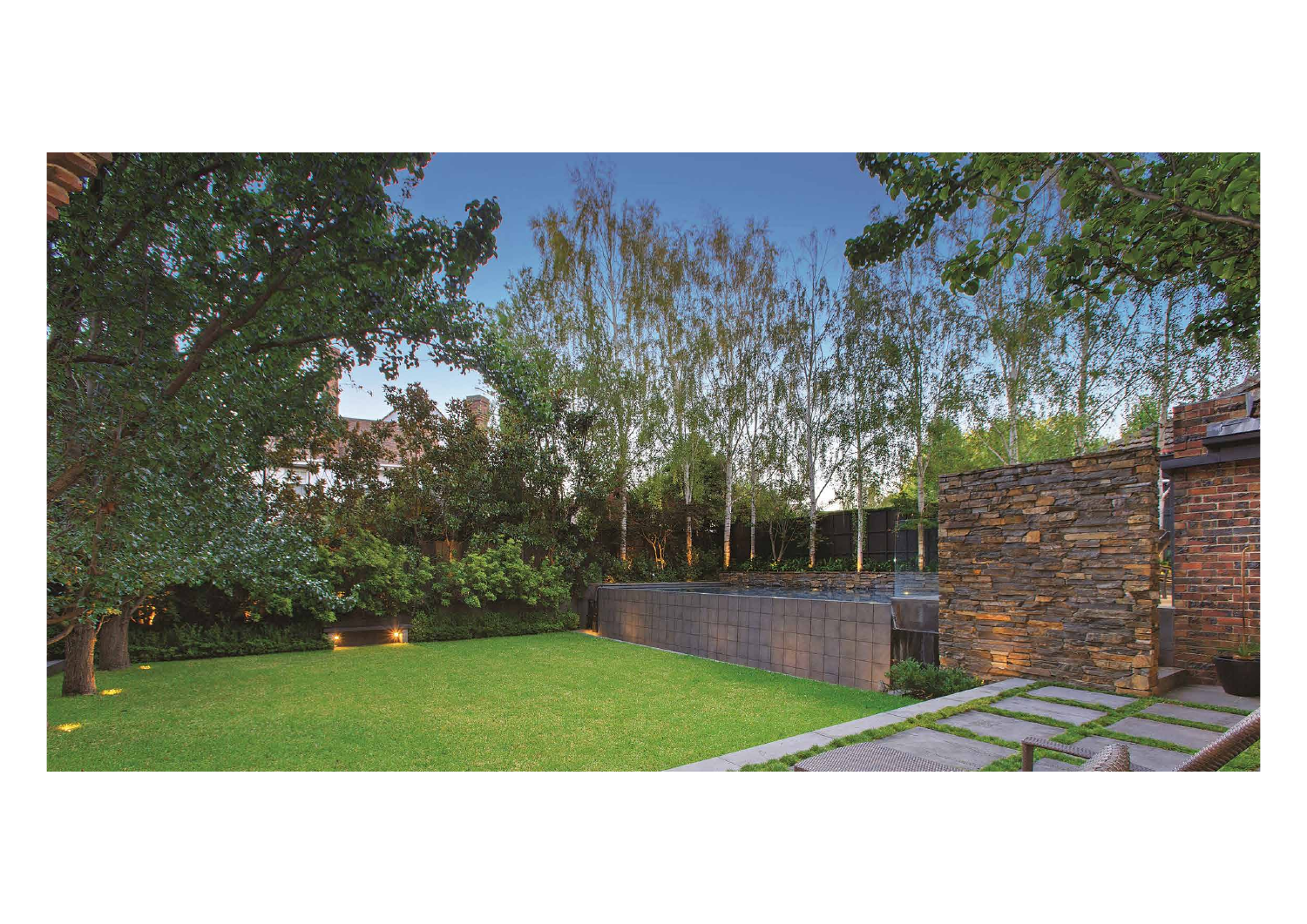Our property management team have established themselves as a market leader in leasing residential property. We have many corporate clients and regularly assist executive relocation companies in finding their clients a suitable home.



# Location Specialists

With executive offices throughout Victoria, RT Edgar are in prime locations to manage your property. Our experience and vast knowledge of the local area ensures that your property will be professionally managed.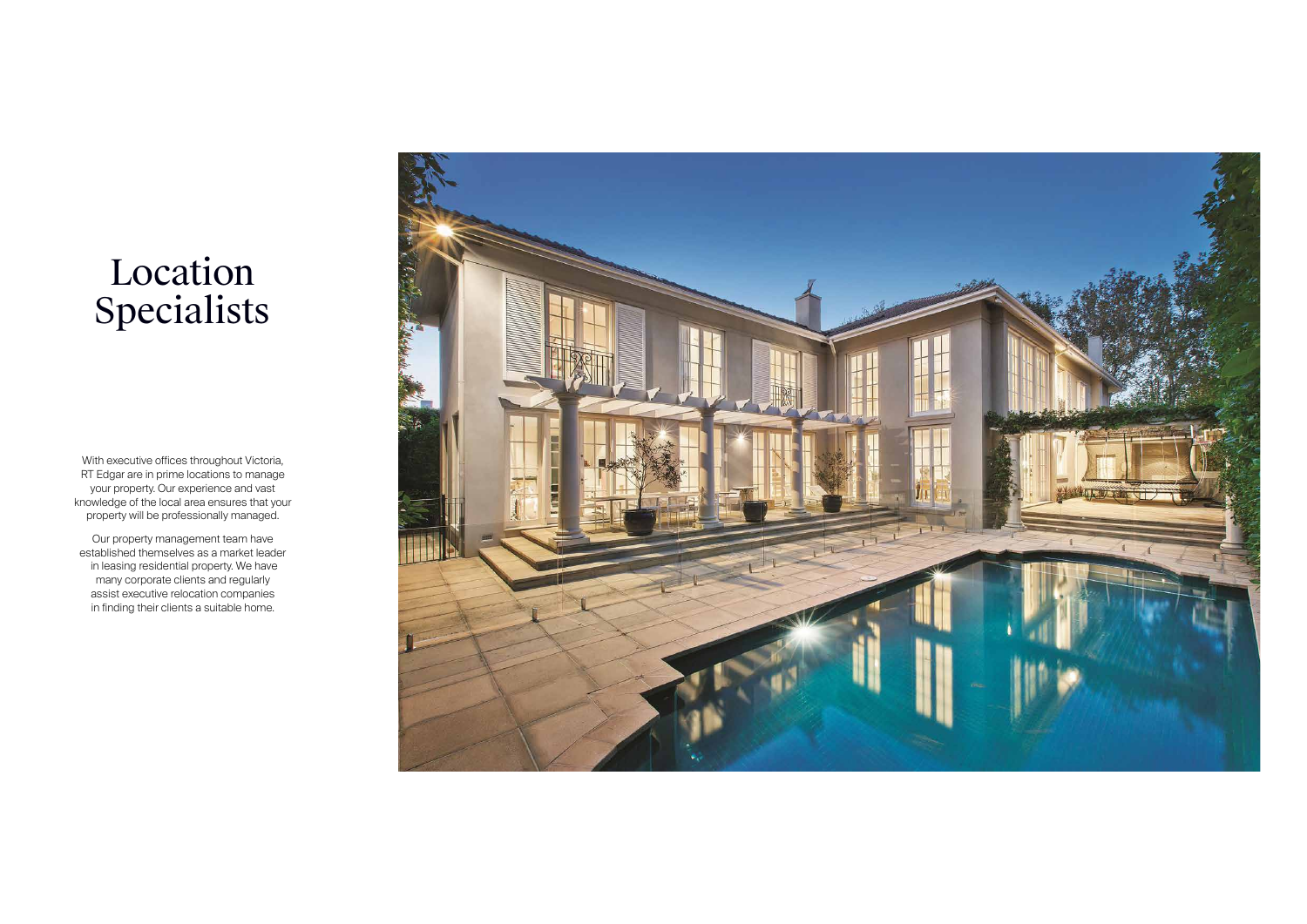#### Online Banking

We understand the importance of ensuring the rent is paid on time. Our offices maintain strict control of rental arrears and have a range of procedures to detect any problems. Should the need arise we will take all necessary action to have the rent paid whilst at all times keeping the rental provider informed.

### **Statements**

We are committed to inspecting our clients properties in line with the legislation. 3 months after the beginning of the tenancy and thereafter every 6 months, to ensure the tenant is caring for the property in a satisfactory manner.

We prepare an extensive report with photos on the general condition of the property together with any recommendations or maintenance requirements. We also provide routine inspection reports with photos to keep you updated.

Each month we prepare and forward a detailed statement for your properties. The statement provides the paid to dates and the amount collected, together with any disbursements paid. Your rental funds can be directly transferred into your nominated bank account and we also provide an easy one page end of financial year statement to assist with your annual tax return.

#### General and Routine Inspections

At RT Edgar we recognise the value of continued tenancy and advise our rental providers accordingly. We monitor market conditions and review rents 3 months prior to the lease expiration, or if the tenant is on a periodic tenancy we recommend to review the rent every 6 months. This ensures rental providers can optimise rental income and achieve the best returns.

#### Rent Reviews

## The Residential Tenancies Act (RTA 1997)

This legislation is designed to protect the rights and responsibilities of both rental providers and renters. Major changes to the Act were introduced in 1997 and numerous amendments have since been added. It is complex and imposes numerous responsibilities on both rental providers and renters. We understand all aspects of the Act and we keep well informed on the extensive legislative provisions, so that we can properly advise our clients on the various statutory requirements which must be observed.

We recommend that properties be made available on a minimum 12 month lease, this allows for a continued tenancy and reduces the vacancy periods, maximizing rental returns. Fully furnished properties are leased on a mutually agreeable time frame.

> We can represent your interests at the Victorian Civil Administrative Tribunal in the unlikely event of a dispute with your tenant. However, due to our outstanding level of tenant selection and property management, we are rarely required to do this.

#### Marketing your Investment

RT Edgar achieves maximum exposure for your property to generate a high level of enquiry resulting in prompt letting and lower vacancy periods.

We actively promote your property with relocation experts via our website, Australia's premier real estate websites and as well as in detailed rental handouts and 'FOR LEASE' boards.

### Selecting Renters

Prospective renters are qualified by one of our experienced property managers once they have completed a detailed application form and have provided relevant photo ID. We conduct a thorough credit check utilising the National Tenancy Database and associated tenancy systems, and we contact previous rental providers or their managing agents, current and previous employers and personal referees.

This ensures that we obtain a thorough understanding of the applicant's rental history and reliability based on rental history results, employment and affordability.

When we have established that the person is suitable as a prospective tenant, we will contact you to discuss the application and seek your approval.

#### Leases

RT Edgar will prepare all lease documentation in accordance with legislative requirements. We fully explain all the terms and conditions of the lease to the successful renters to ensure they understand their obligations. We can also add special clauses to suit each individual property or landlord as long as they comply with the Residential Tenancy Act.

### Bond

Our offices will complete documentation and forward this amount to the Residential Tenancies Bond Authority where it will remain until the end of the tenancy.

### Condition Report

Prior to the tenancy commencing we will complete a detailed condition report of the property and take digital photos. 3 copies are given to the incoming tenant for signing and alterations and then filed for the duration of the tenancy.

This report is essential when the property becomes vacant and is a valuable reference when determining the tenant's bond refund.

#### **Compliance**

RT Edgar will act on your behalf to ensure your property meets all compliance regulations, such as swimming pools, gas (carbon monoxide), electricity, child-safe blinds and smoke alarms.

## Our Approach to Property Management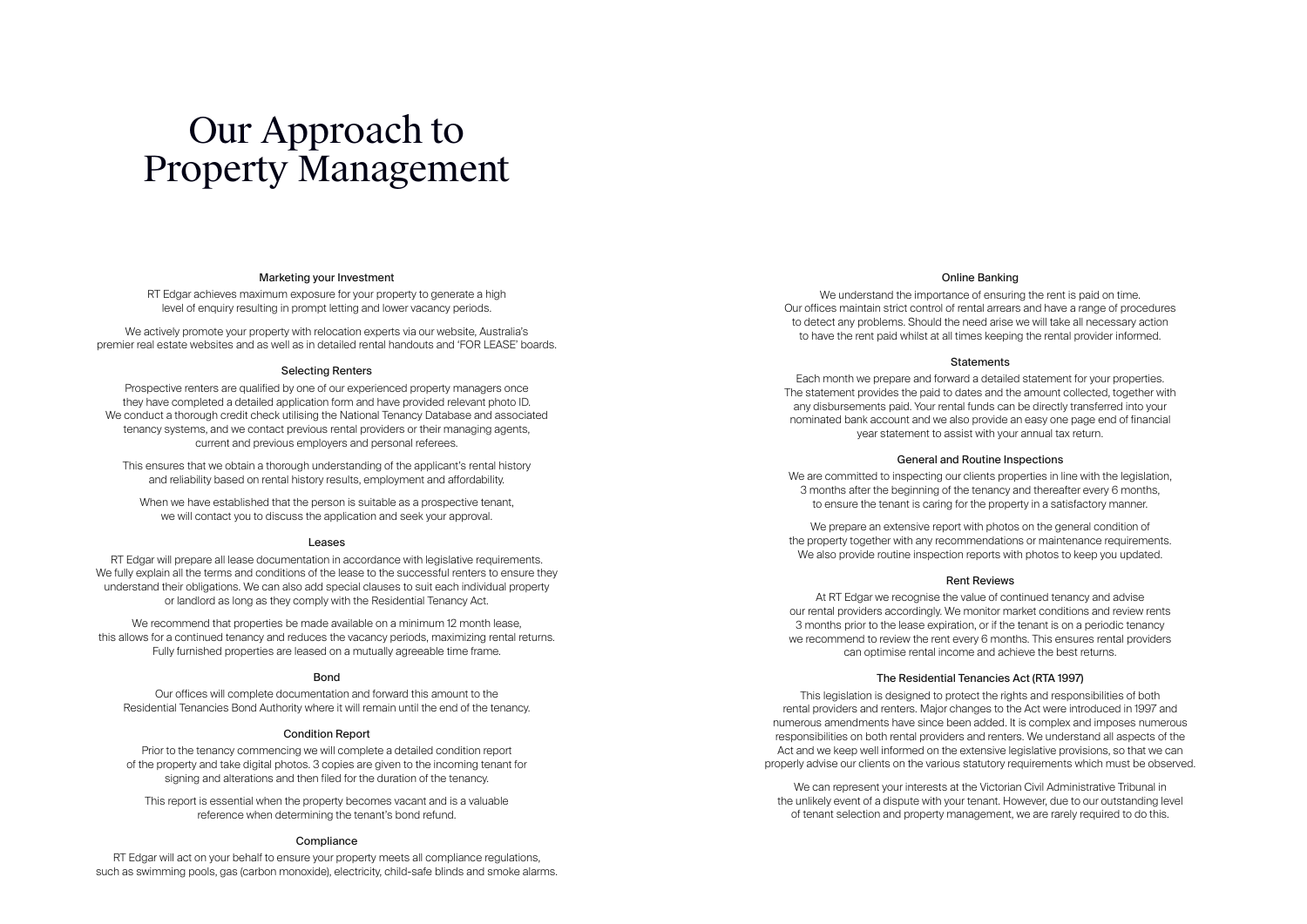

# Guidelines for Rental Providers

### Appeal

Street appeal is always important and presenting a home that is inviting, clean and well maintained will encourage house proud renters, who will be happy to maintain the condition of the property.

### The garden

Have the gardens looking their best by mowing the lawns and trimming trees and shrubs. Clear gutters and drains of rubbish and consider putting in gutter guard to ensure they don't re-block. You may also like to employ a gardener who will take care of the garden to your standard on a regular basis.

#### Fencing

Repair any fencing that is falling down or in disrepair. Ensure that all decking, verandahs and sheds are safe and in good condition. Make any repairs to the house that are required.

#### Repaint

It may be necessary to repaint some areas of the house, both inside and outside. A heavy duty paint that is quite easy to clean can help preserve the condition of the house.

## Professional cleaning

Before introducing any prospective renters to the property, ensure that it is well presented. This includes all curtains and fixtures, ovens, cupboards, any dishwasher or other appliance that is being retained in the property and of course, bathrooms. Carpets should be professionally cleaned. We make it clear to all our renters that we expect them to leave the property in the same condition when they move out.

### Additional information

It may also be useful for you to provide us with a file containing any relevant information, which we may copy and provide to the client. This could include user manuals for any appliances on the property, such as air conditioner or heating systems. It might also include information of the area like the closest supermarket or when the rubbish bins are emptied, to help the renters feel welcome.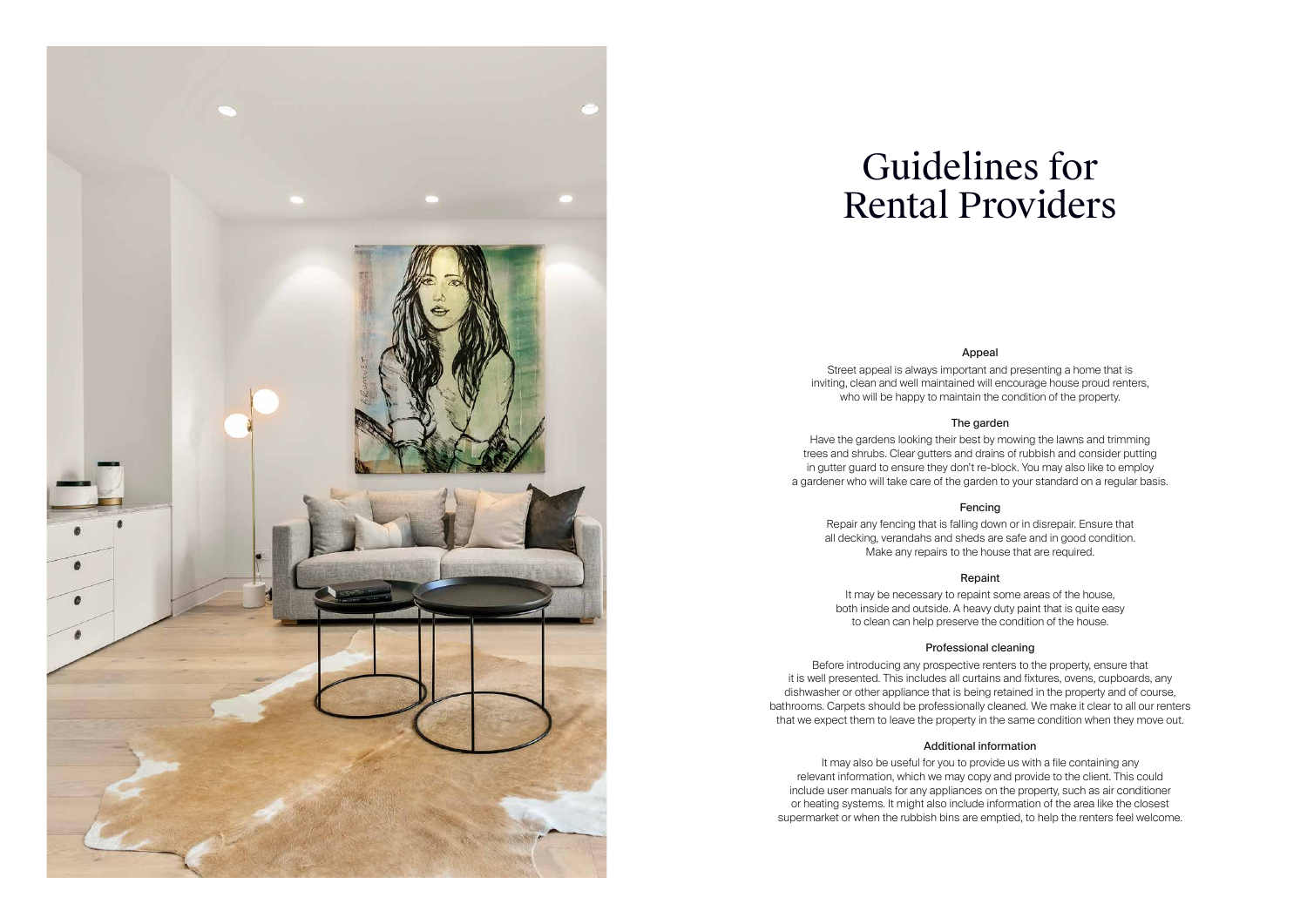

When deciding on the most suitable agent to lease your property it's important you go beyond the lure of a high rental rate and assess their ability to manage and protect your investment. Please consider the following:

#### Price

An agent should be able to substantiate the proposed rental price by showing you comparable properties they currently manage and those recently leased in your neighbourhood, along with your property's history. While it sounds promising to hear a high price on your property if it can't be justified, the chances are it will remain vacant resulting in loss of rent.

#### **Experience**

Rental providers should not necessarily use the agent who offers the lowest fees and commission. The fee should be compared with the level of service and expertise provided. With agents fees being tax deductible the benefits of negotiating will be minimal while the compromise of service could not be greater.

It is essential that an agent has extensive experience in leasing and managing residential property. Experience is a key factor to ensuring your property optimises its return. With recent changes to legislation an agent may be required to represent a landlord in a compensation claim by a tenant at VCAT or a civil claim. This is when experience counts.

#### **Qualifications**

The level of dedication can be easily assessed by viewing the agent's qualifications and their interest to maintain a high level of professionalism. It takes regular training to keep up to date with market trends. At RT Edgar, our Property Managers manage a small portfolio to ensure you receive optimum service.

#### Fees

## Choosing Your Property Manager

## RT Edgar Network

Our head office in Toorak is supported by RT Edgar teams established in Victoria's premium lifestyle locations, from coast to country and city. Being represented by RT Edgar means being associated with a respected brand and a broad contemporary network who will introduce your property to active sources of prospective buyers around Victoria and the world.

> Property Management 10 Wallace Ave, Toorak VIC 3142 (03) 9826 1000 rtedgar@rtedgar.com.au

## Get in touch.